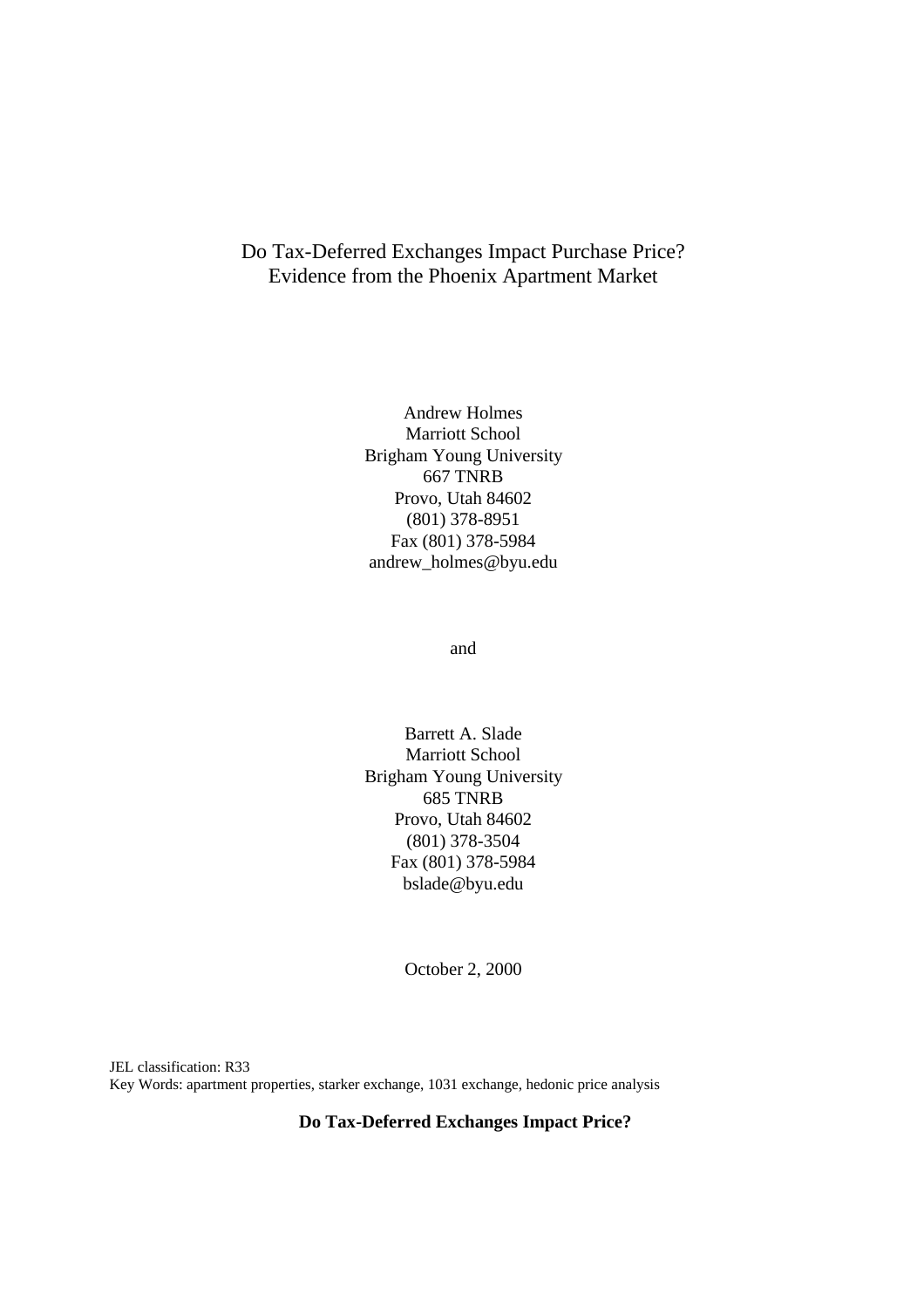## **Evidence from the Phoenix Apartment Market**

#### *Abstract*

*Many authors have commented on the compliance risk associated with tax-deferred exchanges. However, no published studies explicitly address whether the risks associated with the exchange process impacts the price at which exchanged assets trade. Using a unique data set that separates buy and sell side transactions for non-direct exchanges, this study examines the price impact of tax-deferred exchanges on apartment transactions in the Phoenix, Arizona market. Consistent with the price pressure hypothesis originally developed by Scholes (1972) and Kraus and Stoll (1972), the data show that exchange participants pay an economically significant premium to acquire replacement assets. A conventional hedonic price index is generated to investigate the rational bounds of the exchange premium. While the impact of an exchange is large, the premium is within the rational bounds.* 

A tax-deferred exchange, frequently referred to as a Section 1031 exchange, can enhance the investment value of real property transactions by deferring the tax liability associated with the disposal of appreciated real estate. The original IRS code on tax-deferred exchanges of real property was issued in 1921. However, before Starker vs. the United States in 1979, Section 1031 exchanges had to be executed simultaneously. The simultaneity requirement created a major hindrance to the execution of exchanges due to the difficulty of synchronizing the close of escrow on two or more complex transactions. Hence, few transactions were involved in the tax-deferment offered by a Section 1031 exchange (Goodman [1980]).

In the Starker case, the court held that non-simultaneous exchanges qualify for tax-deferred status. Unfortunately, the taxing authority originally gave little administrative guidance on the proper execution of non-simultaneous exchanges. While case law developed in the 1980s tended toward increasing leniency in the acceptable time period during which the two "legs" of the exchange transaction could be completed, the continued uncertainty surrounding the allowable parameters of the non-simultaneous exchange discouraged widespread use (Rier [1985]).

The Tax Reform Act of 1986 and the IRS regulations issued in May 1991 reduced the uncertainty over the parameters of a qualifying exchange by clearly delineating the maximum time period over which both legs of the exchange could be completed. As a result of the clear specification of the legal requirements, usage of the 1031 exchange vehicle increased dramatically in the early 1990s (see Frank [1995]).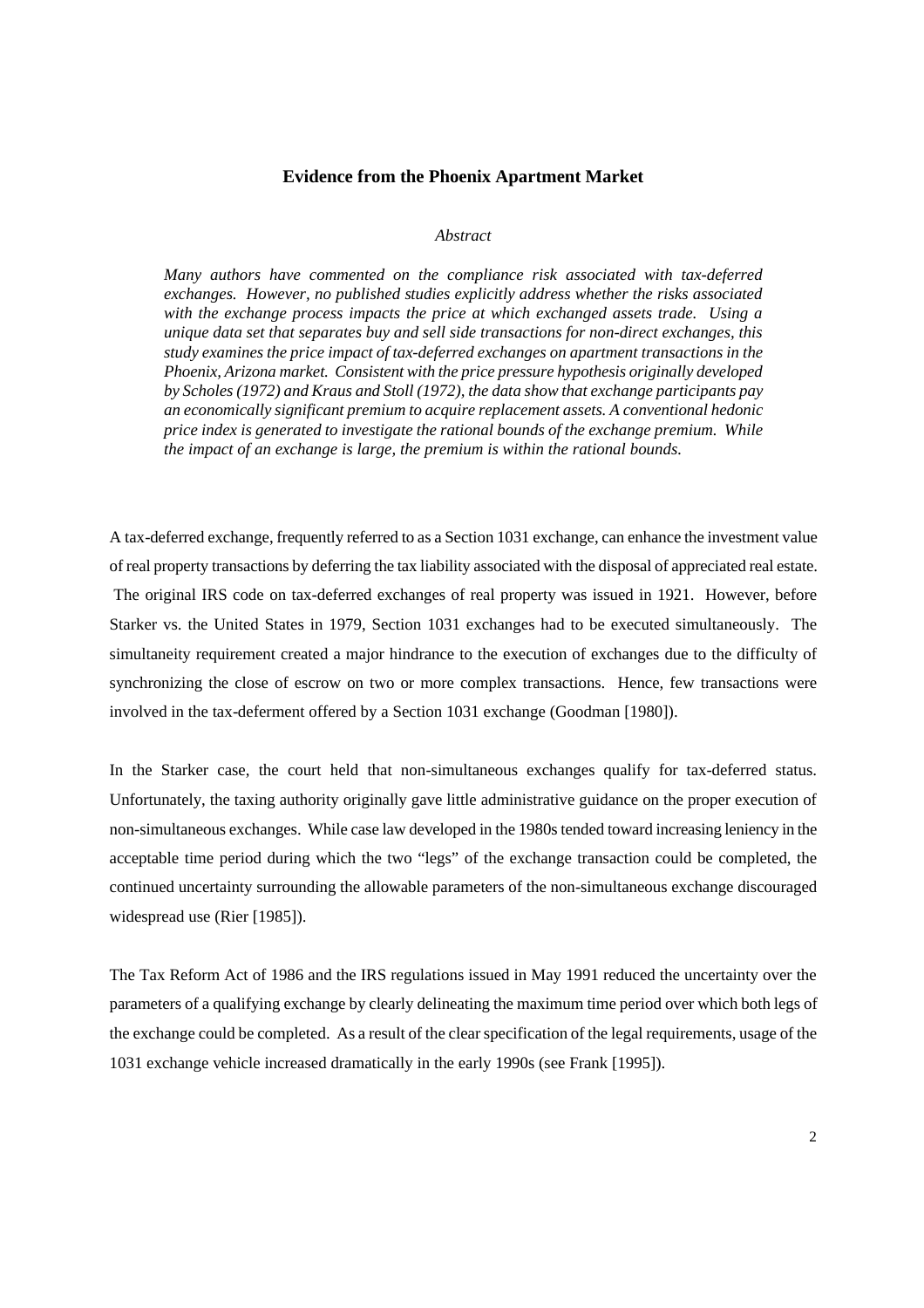The requirements of a qualifying exchange are now well defined. Specifically, once an investor relinquishes title to a property, he must identify a replacement property within a 45-day period. The replacement property transaction must then be closed within a further 135 days. During the 45-day identification period, the participant who relinquished a property in anticipation of finding a replacement property can identify up to three candidate assets.<sup>1</sup> The time intervals constitute absolute deadlines even when the  $45<sup>th</sup>$  or  $180<sup>th</sup>$  day falls on a weekend or legal holiday (see Frank [1995]). Substantial compliance is not adequate to preserve the taxdeferred status of the exchange.

Identification of potential replacement candidates within the 45-day time limit is frequently a binding constraint (Cuff [1998]). Failure to properly identify (and document) the potential replacement property within the specified time frame nullifies the tax-deferred status of the sale. As noted by Hudson (1998), Lynch (1998), and Raitz and Raitz (2000), the time pressure associated with the identification period limits the due diligence efforts of the participant seeking the replacement asset. In addition to the uncertainties of identifying an acceptable replacement property within the time limit, a plethora of obstacles – such as permits, appraisals, loan approvals, inspections, licenses, and the competence and willingness of the other party – are beyond the control of the replacement buyer and may impact his ability to close on the replacement asset within the 180 day limitation (Sommers [1988]).

Many authors [e.g., Rier (1985), Sommers (1988), Groebe (1989), Levine (1991), Frank (1995), Freedman (1995), Cuff (1997, 1998a, 1998b, 1998c), Bannoff, Lipton, and Kanter (1998), Raitz and Raitz (2000), and Killip and DeLeo (2000)] point to the compliance risk associated with attempting an exchange, especially a non-simultaneous exchange. In particular, if an investor relinquishes title to a property with substantial appreciation in anticipation of executing a tax-deferred exchange, the exchange participant may have compromised his bargaining position with other parties, including the sellers of potential replacement properties (Sommers [1988]). While some of these obstacles can be avoided by conscientious identification of the replacement property before disposal of the relinquished property, practitioners report that a substantial proportion of sellers seeking to effect an exchange have not identified a replacement asset at the close of escrow on the relinquished property (see *The Practical Accountant* [1997]).

Whereas the literature on tax-deferred exchanges is replete with articles that warn of the compliance risk associated with exchange transactions, we are aware of no studies that explicitly examine whether compliance risks impact the price paid for the replacement property.<sup>2</sup> If market participants are engaged solely in the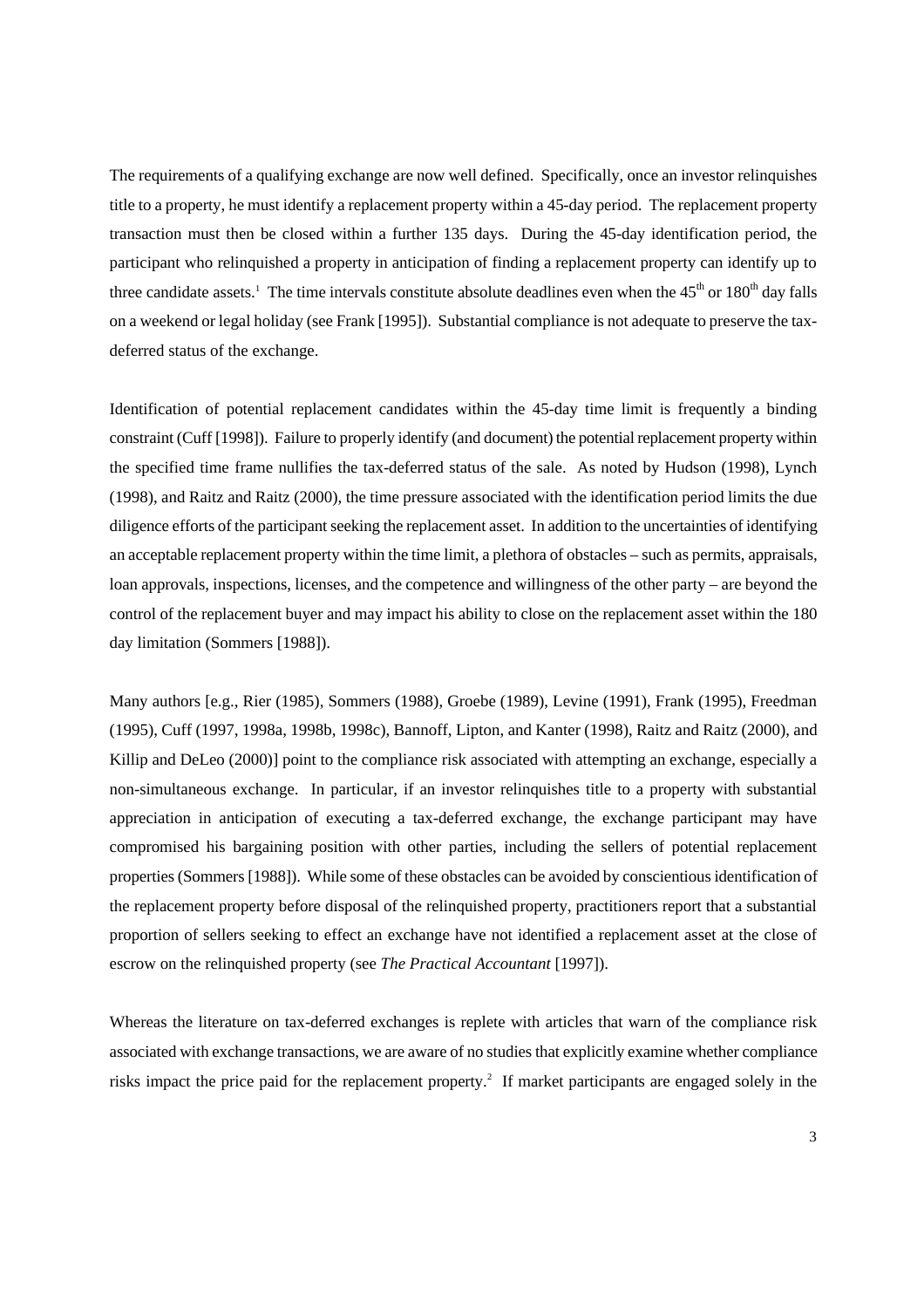economic decisions associated with the disposal and acquisition of the exchanged assets, then transactions involving exchange participants will be priced the same as non-exchange transactions. If, however, Section 1031 fundamentally alters the parameters surrounding the decision to enter into a transaction, then the price paid for properties involved in an exchange transaction may be impacted. This article advances the literature by assessing whether exchange transactions create price differentials in the apartment market in a test city, namely Phoenix.

The paper is organized as follows: Section 2 develops the theoretical foundation and model used to examine potential price differentials associated with exchange transactions, Section 3 discusses the data used in this investigation, Section 4 presents the empirical results, and Section 5 summarizes findings and conclusions.

## **Theory and Model**

#### *Theoretical Foundation*

Suppose an investor with a capital gains tax rate of *<sup>c</sup> ?* has relinquished a property with taxable capital gains of *?* dollars in anticipation of effecting an exchange. Without the exchange, the investor would incur an immediate tax liability of:

$$
\text{Tax} = ?\text{?}
$$

If the investor is successful in effecting the ideal exchange, the full amount of the tax liability will be deferred during the holding period of the acquired property. The benefit of the exchange process is that the present value of the tax liability is reduced since payment of the tax is delayed. For an investor with an expected holding period for the acquired property of n years and a cost of capital of r, the present value of the deferred tax liability is:

Present Value of Deferred Tax = 
$$
\frac{??_c}{(1 ? r)^n}
$$
 (2)

Hence, the value of utilizing the tax-deferment provisions of a Section 1031 exchange for an investor with an expected holding period of n years is:

$$
\text{Exchange benefit} = [?\mathbf{?} \cdot \frac{??\mathbf{?} \cdot (3)}{(1 ? \cdot r)^n}
$$

In the absence of regulatory constraints, an investor seeking to acquire real property would be willing to pay at most an amount equal to the present value of the asset's cash flows discounted at the market required rate of return k, formally: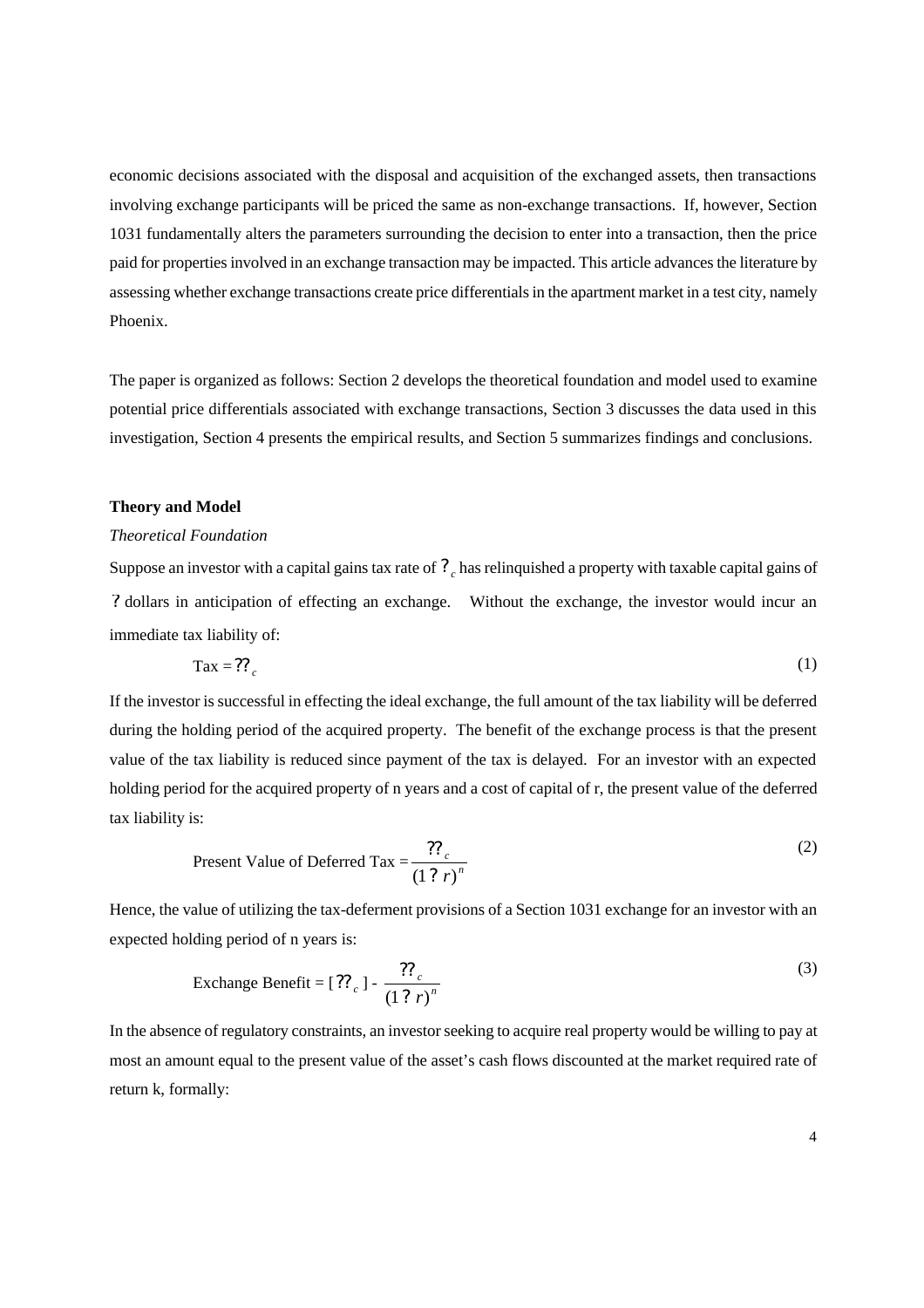$$
\text{Price} = ? \frac{CF_i}{(1 ? k)^i} \tag{4}
$$

Scholes (1972) and Kraus and Stoll (1972) suggest that the price of an asset can be affected by "temporary" changes in demand. Under their hypothesis, developed in the context of block trades and referred to as the Price Pressure Hypothesis (PPH), the imposition of a temporary increase in demand will result in trades above the equilibrium price described in Equation (4). Numerous authors document evidence of price and demand effects consistent with the PPH.<sup>3</sup> In particular, Harris and Gruel (1986) conclude that price increases associated with temporary demand changes are necessary in order to attract "passive suppliers of liquidity." Given the documented liquidity constraints or thin markets associated with real property (Moore [1987], Kluger and Miller [1990], and Hasbrouck [1991]) the urgency imposed on exchange participants by the regulatory time constraints may result in price differentials consistent with the PPH.

Assume an investor has relinquished an appreciated asset in anticipation of completing a Section 1031 exchange. As the regulatory deadline for identification of replacement properties approaches, the would-be exchange participant must identify a replacement property or recognize the full amount of the gain from the sale of the relinquished asset. Faced with thin markets, the investor may be pressured to pay a premium for the replacement asset. Specifically, the exchange participant seeking a replacement property could pay a premium up to the value of the exchange benefit in Equation (3) and still be as well off as other market participants not facing the exchange-induced time constraints. That is, a rational would-be exchange participant who is confronted with a choice between recognition of a gain and deferment through an exchange could pay up to:

$$
\text{Max Price} = \frac{C F_i}{(1 ? k)^i} + [(27 c)^2 - \frac{C F_i}{(1 ? r)^n}]
$$
\n<sup>(5)</sup>

Stated in percentage of the non-exchange market price in Equation (4), the exchange participant could pay a maximum rational premium of:

$$
\text{Max Premium} = \frac{27_c \cdot 2 \cdot \frac{27_c}{(1 \cdot 2 \cdot r)^n}}{2 \cdot \frac{CF_t}{(1 \cdot 2 \cdot r)^t}}
$$
(6)

If the exchange participant anticipates an infinite deferral of the tax liability (e.g., through a series of deferrals and / or strategic estate planning), the upper bound on the magnitude of the rational premium is: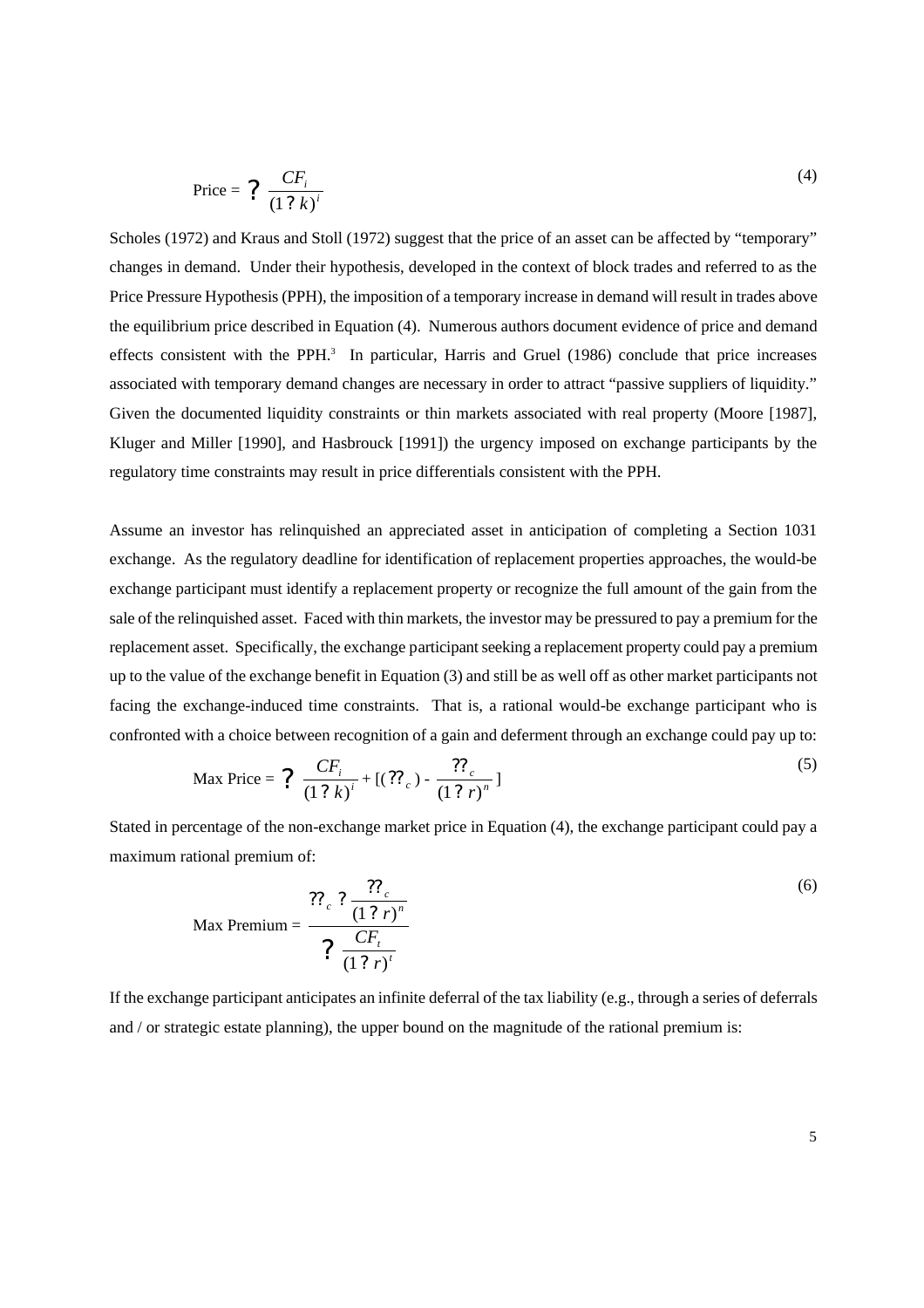Upper Bound = 
$$
\frac{?P_c}{? \frac{CF_t}{(1 ? r)^t}}
$$
 (7)

As asserted above, given binding constraints associated with illiquidity in thin markets, a rational exchange participant may be willing to pay a premium for a replacement asset. To the extent that price pressure results in the acquisition of a replacement property for less than the maximum premium defined in Equation (6), the exchange participant will be better off even though the price paid is greater than the equilibrium price in Equation (4). Hence, the exchange participant may still be better off even though the urgency imposed by the regulatory time constraints of an exchange result in disadvantageous price pressure premiums.

## *Model*

In order to determine if regulatory constraints result in price premiums, we estimate a single equation, reduced form price function, to explain the price of apartment properties, specifically:

*LnPRICESF* ? ? ? <sub>1</sub>*LnUNITS* ? ? <sub>2</sub>*COVERPARK* ? ? <sub>3</sub>*POOL* ? ? <sub>4</sub>*CLUB* ?  
\n? <sub>5</sub>*LAUNDRY* ? ? <sub>6</sub>*TENNIS* ? 
$$
\bigg\{\n \begin{array}{ccc}\n \stackrel{\circ}{2} & \circ \\
\quad \text{2} & \circ \\
\quad \text{2} & \circ \\
\quad \text{2} & \circ \\
\quad \text{2} & \circ\n \end{array}\n \bigg\}
$$
 ? <sub>6</sub>*ECHANGE* <sub>1</sub>

Where,

| LnPRICESF        | $=$ | the natural log of the sale price per square foot of the property;               |
|------------------|-----|----------------------------------------------------------------------------------|
| LnUNITS          | $=$ | the natural log of the number of units in the complex;                           |
| $COVERPARK =$    |     | the number of covered parking spaces;                                            |
| <b>POOL</b>      |     | a binary variable for the presence of a swimming pool $(=1$ if present);         |
| <b>CLUB</b>      | $=$ | a binary variable for the presence of a clubhouse $(= 1$ if present);            |
| <b>LAUNDRY</b>   | $=$ | a binary variable for the presence of a laundry facility $(= 1$ if present);     |
| <b>TENNIS</b>    | $=$ | a binary variable for the presence of a tennis facility $(= 1$ if present);      |
| <b>CONDITION</b> | $=$ | condition of the property, based on inspection; the inspectors rate the          |
|                  |     | condition of each property as 1) excellent, 2) good, 3) average, 4) fair, and 5) |
|                  |     | poor. Each category is included in the structural model as a binary variable,    |
|                  |     | except average, which is suppressed;                                             |
| <b>EXCHANGE</b>  |     | exchange status of the transaction; the possibilities include a buyer exchange   |
|                  |     | (the purchaser is acquiring the asset as a replacement property in a qualified   |
|                  |     | Section 1031 exchange), a seller exchange (the seller is relinquishing the       |
|                  |     | property as part of a Section 1031 exchange), and non-exchange (neither the      |
|                  |     | purchaser nor seller is involved in a qualified exchange. Each category is       |
|                  |     | included in the structural model as a binary variable, except non-exchange,      |
|                  |     | which is suppressed.                                                             |

LnUNITS is expected to be negatively associated with price per square foot due to economies of scale in the construction process. In the Phoenix market, the extreme summer heat results in a high preference for covered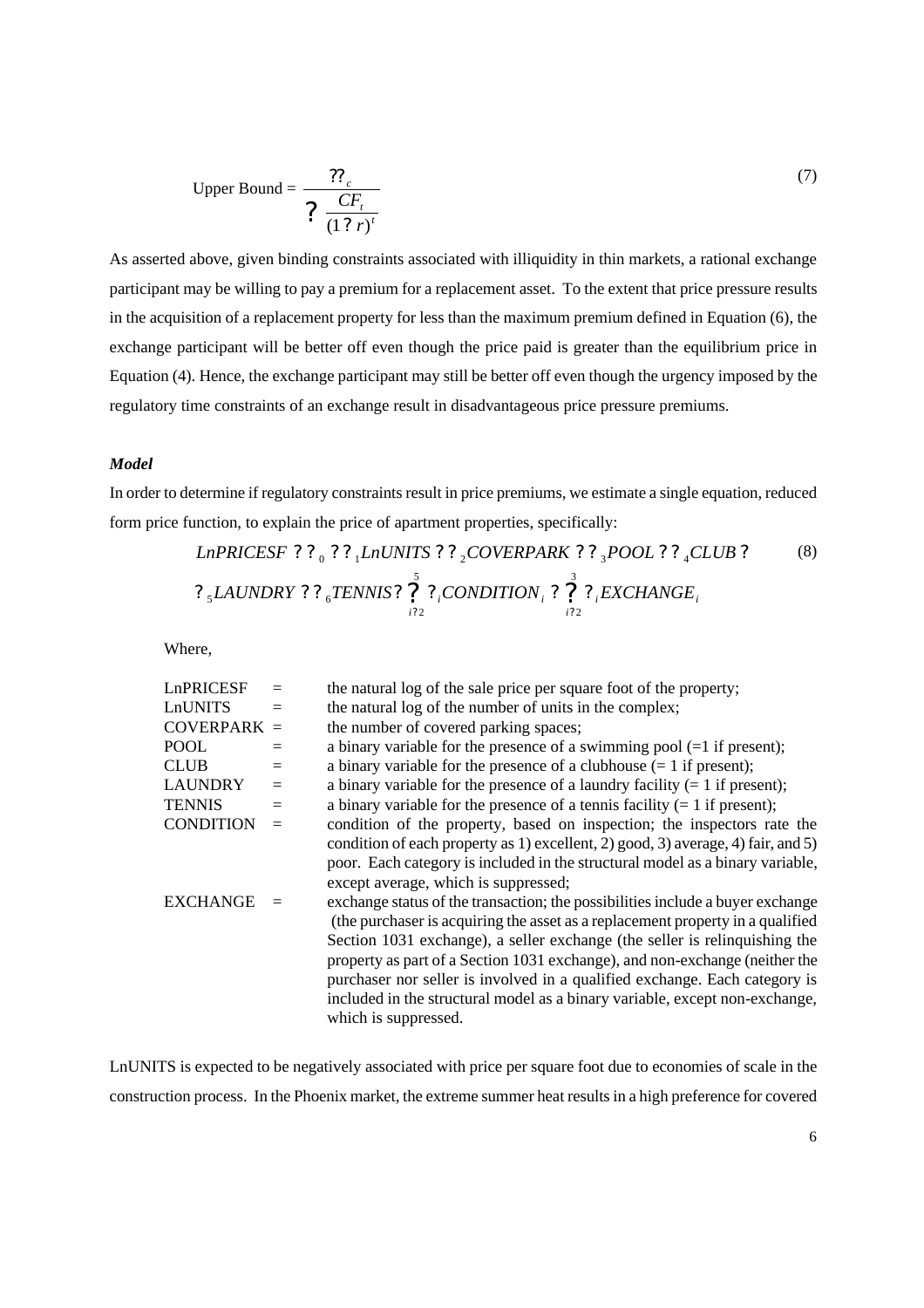parking stalls; therefore, covered parking is likely to positively impact rents, and thus, value. The expected impact of valued amenities, such as those represented by the variables POOL, CLUB, LAUNDRY, and TENNIS, is expected to be positive. Each property in the sample was inspected and rated as to overall condition. The inspection process, performed by Comps InfoSystems, Inc., resulted in each property being assigned to one of five condition categories – excellent, good, average, fair, or poor. In our operational model, the suppressed category is "average". The parameters estimated for EXCELLENT and GOOD are expected to be positive while the parameters for FAIR and POOR are expected to be negative. Further, if the assessments are consistent, we would expect the magnitude of the coefficients to rank order from EXCELLENT to POOR.

The true variables of interest are the exchange variables, BUYER EXCHANGE and SELLER EXCHANGE. The PPH suggests that the BUYER EXCHANGE variable will have a positive parameter. Indeed, if the parameter on the buyer exchange variable is significant and positive, we will conclude that the regulation is impacting the sales price of the replacement property. If the null hypothesis of no impact is rejected (i.e., if the estimated coefficient on BUYER EXCHANGE is significantly different from zero), assessment of the economic significance and rationality of the BUYER EXCHANGE parameter is pertinent.

Strict interpretation of the PPH suggests that the impact of the SELLER EXCHANGE variable would be negative. However, it is unlikely that a seller will accept a below market price in order to rush into the risks associated with finding and closing on the replacement property. Given that no incentive to rush into the sell of the relinquished property exists (indeed, the incentive is to delay closing), the seller of a relinquished property experiences no regulation-induced urgency.<sup>4</sup> Hence, our expectation is that the SELLER EXCHANGE variable will be positive, if any impact is discernable, since the seller has the ability to be opportunistic in his approach to the disposal of the relinquished asset.

In any empirical analysis without observable determinants, the possibility of omitted variable bias exists. For omitted variables to distort our findings on the price impact of exchanges, the omitted variable would have to have explanatory power, be correlated with the exchange variable, and not be explained by the included set of independent variables in Equation (8). Viewing our inference structure as a standard omitted variable test for the impact of an exchange transaction (e.g., Holmes and Horvitz [1994], Hunter and Walker [1996], and Phillips-Patrick and Rossi [1996]), the potential impact of omitted hedonic variables is muted. While omission of a hedonic variable such as proximity to shopping or employment centers may impact other hedonic variables such as parking, it is difficult to see how omission of a hedonic variable would significantly impact the coefficient of non-hedonic variables such as the variables of interest, namely the exchange variables. Further,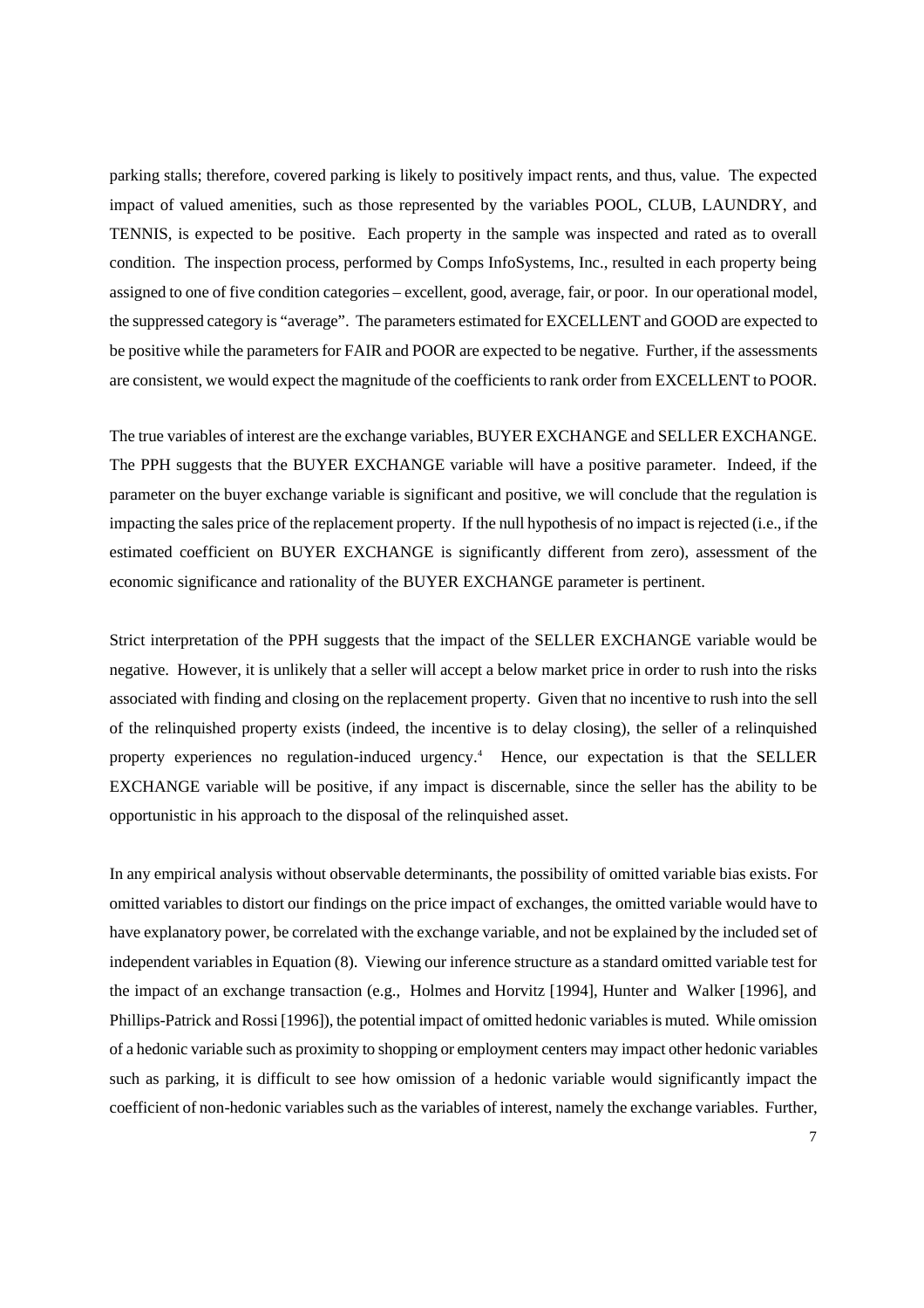given that most macro-economic variables such as unemployment and interest rates were relatively stable during our 1995 - 1997 sample period, significant impact from macro-economic variables seems unlikely.

#### **Data**

The data used in this study consist of 692 apartment transactions from the Phoenix metropolitan area that cover the time period of September 1995 through December 1997.<sup>5</sup> The providers of the data inspect each property and confirm the particulars of the transaction with the relevant parties, including buyer, seller, and broker. During the inspection process, the inspector provides a subjective estimate pertaining to the condition of the property. In addition, the inspector documents the physical characteristics of the property during the on-site inspection. Because of the level of detail pertaining to the transactions, particularly the information relating to the exchange status, the data set provides a unique opportunity to examine the impact of exchange status on sales price. Table 1 provides descriptive statistics of the data set.

## [Table 1]

The range in sales price and building area illustrate a large variation in the value and size of the properties. As was to be expected in the Phoenix area, over 50 percent of the parking spaces are covered. Approximately 57 percent of the properties have a swimming pool, and approximately 15 percent have a clubhouse facility onsite. A majority of the properties (78 percent) are considered in average condition, while few are considered excellent or poor. The exchange variables, which are the focus of this study, include buyers exchange, sellers exchange, and non-exchange. In this data set, transactions that are part of a direct exchange are excluded. Additionally, transactions that are part of both a sellers exchange and buyers exchange are also excluded.

#### **Empirical Results**

The objective of our model is to determine if price differentials occur in transactions involved in a tax-deferred exchange. Table 2 shows the estimation results of equation (8).

#### [Table 2]

Of the non-exchange explanatory variables, all but LAUNDRY and TENNIS exhibit the expected sign and are significant at the 0.05 level. Project characteristic variables such as LnUNITS, COVERPARK, POOL, and CLUB are positive and significant in explaining the price per square foot of apartment properties; however,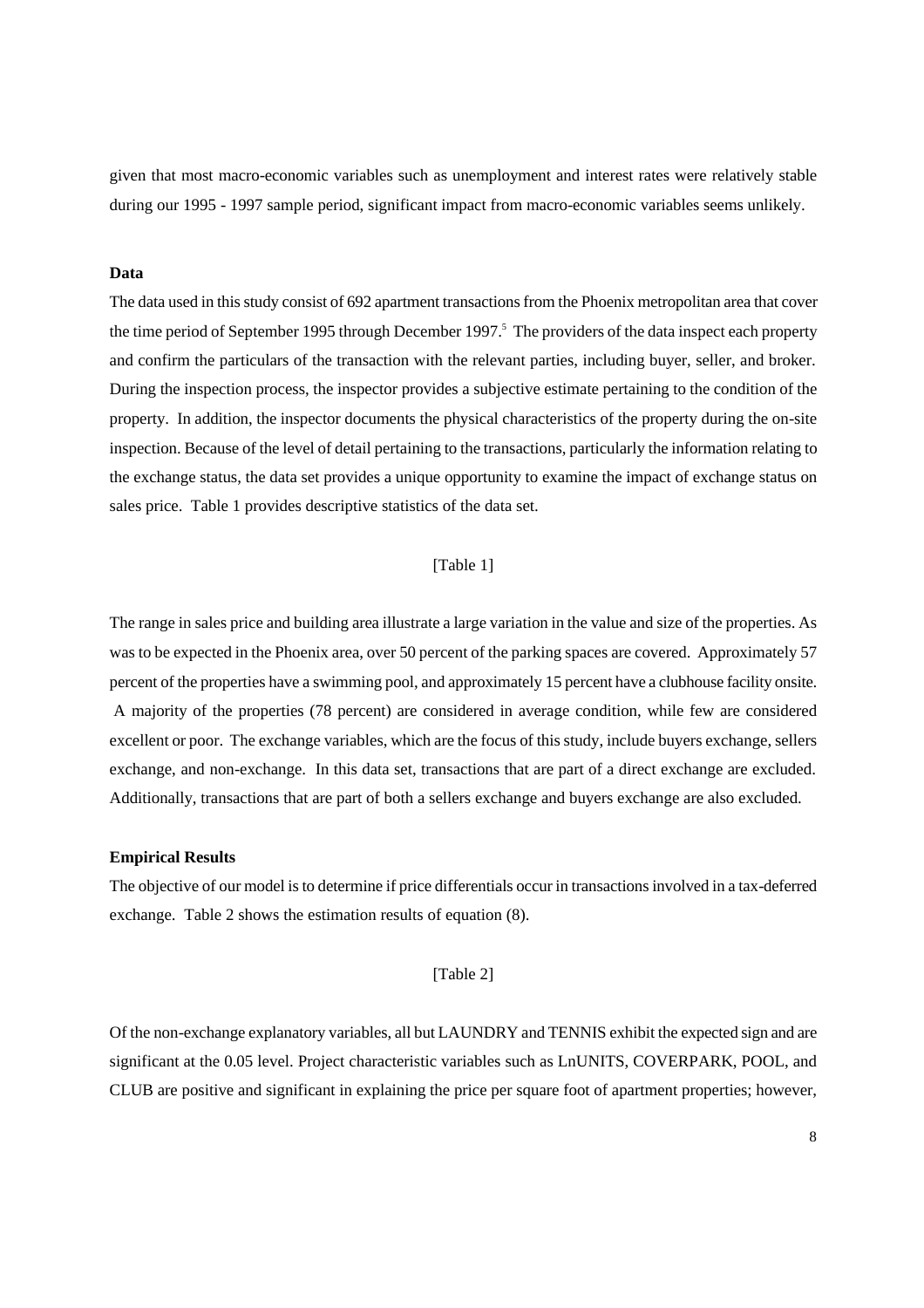LAUNDRY and TENNIS don't contribute to the model. With regard to the condition variables, the magnitude of the parameters conforms to the intended classification system. Both EXCELLENT and GOOD were intended to indicate property conditions above the average, with EXCELLENT implying better property condition than GOOD. Table 2 shows that the parameters for both EXCELLENT and GOOD are positive, and the magnitude of the parameter on EXCELLENT is, as predicted, greater than the magnitude of the parameter on GOOD. The parameters for property condition assessments below average, specifically FAIR and POOR, continue the ordinal ranking with POOR being more negative than FAIR. The specified model explains 32% of the variation in the sales price per square foot of Phoenix apartment properties.

The parameter on SELLER EXCHANGE is insignificant. As noted above, the economic rationale for a price impact in the sell of the relinquished property is not as strong as for the purchase of the replacement property. Hence, the insignificant coefficient on the SELLER EXCHANGE variable is not surprising.

As conjectured (but never tested) by many articles on replacement property acquisition, the parameter on BUYERS EXCHANGE is positive and significant at the 0.05 level constituting statistical evidence that buyers pay a premium for replacement assets in a tax deferred exchange. The positive impact on the purchase price of the replacement asset is consistent with the PPH as it pertains to the time constraints and thin markets associated with tax-deferred exchanges in real estate markets.

Given the statistical significance of the BUYER EXCHANGE variable, interpretation of economic significance and rationality is pertinent. The estimated coefficient on BUYER EXCHANGE is .094 indicating that, *ceteris paribus*, an exchange participant acquiring a replacement asset pays a premium of approximately 9 ½ percent. A purchase price premium of this magnitude is economically meaningful for most observers. Consistent with the PPH, the data support the hypothesis that a buyer acquiring a property to complete a non-simultaneous Section 1031 exchange pays a significant premium in order to complete the transaction within the required time frame.

The recent history of the Phoenix market is pertinent to the interpretation of the rationality of the exchange impact. Real estate prices in Phoenix experienced large declines in the late 1980s and early 1990s. Our data, which come from the 1995 to 1997 period, represent transactions that occurred after a strong recovery in prices. Hence, our sample may represent exchanges with larger than average capital gains. Since the benefits of an exchange increase in proportion to the magnitude of the gains to be deferred, the magnitude of the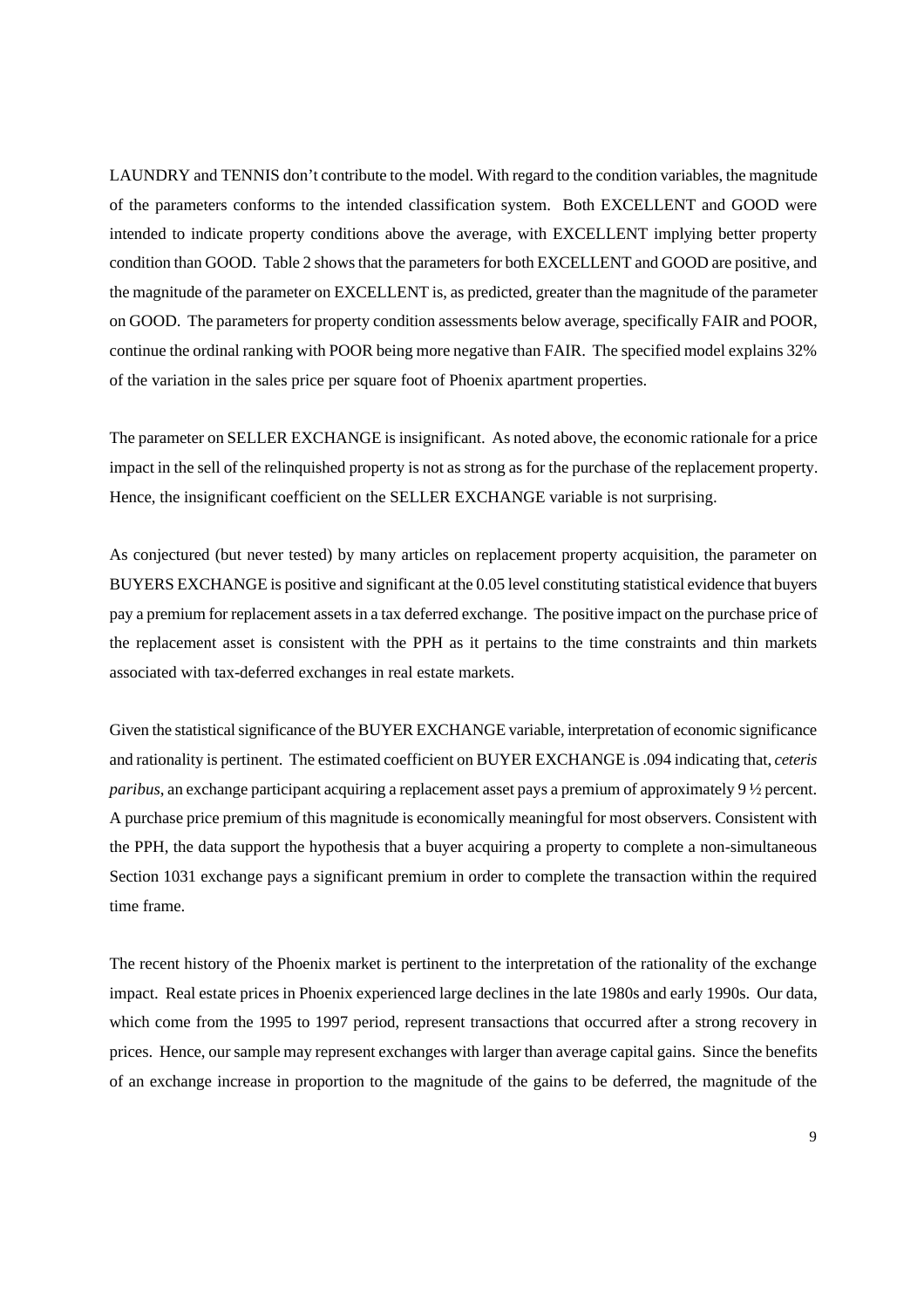coefficient on BUYER EXCHANGE may be greater than in other settings.

The economic rationality of the estimated coefficient for BUYERS EXCHANGE can be formally assessed using Equation (7), the rational upper bound on the magnitude of the premium for the purchase of the replacement asset. Since the upper bound assumes infinite deferment, the rational limits of the exchange premium are an increasing function of the amount of the gain to be deferred and the tax rate on capital gains. However, the tax rate on capital gains during our sample period is constant at 28% (U.S. Master Tax Guide [1999]).<sup>6</sup> Given that the tax rate is constant, the rational upper bound is reduced to a function of the amount of the capital gain to be deferred and the non-exchange value of the replacement property.

Unfortunately, the amount of the capital gain to be deferred in the exchange transactions, *?* , is not available. To gain insight into the potential magnitude of the capital gains to be deferred, we estimate a conventional hedonic price index for the Phoenix apartment market. Following Clapp, Giaccotto, and Tirtirglu (1991) as well as Knight, Dombrow, and Sirmans (1995), we include a vector of time dummy variables in the hedonic model as follows:

\n
$$
\text{LnPRICESF} \ ? \ ? \ ? \ ? \ \text{LnUNITS} \ ? \ ? \ \text{COVERPARK} \ ? \ ? \ \text{POOL} \ ? \ \text{CCLUB} \ ?
$$
\n

\n\n $\text{2} \ \text{5} \ \text{LANDRY} \ ? \ \ \text{6} \ \text{TENNIS} \ ? \ \ \text{7} \ \ \text{2} \ \text{CONDITION} \ ? \ \ \text{7} \ \ \text{7} \ \ \text{7} \ \ \text{7} \ \ \text{7} \ \ \text{7} \ \ \text{7} \ \ \text{7} \ \ \text{7} \ \ \text{7} \ \ \text{7} \ \ \text{7} \ \ \text{7} \ \ \text{7} \ \ \text{7} \ \ \text{7} \ \ \text{7} \ \ \text{7} \ \ \text{7} \ \ \text{7} \ \ \text{7} \ \ \text{7} \ \ \text{7} \ \ \text{7} \ \ \text{8} \ \ \text{8} \ \ \text{9} \ \ \text{10} \ \ \text{11} \ \ \text{12} \ \ \text{13} \ \ \text{14} \ \ \text{15} \ \ \text{16} \ \ \text{17} \ \ \text{18} \ \ \text{19} \ \ \text{19} \ \ \text{19} \ \ \text{19} \ \ \text{19} \ \ \text{19} \ \ \text{19} \ \ \text{19} \ \ \text{19} \ \ \text{19} \ \ \text{19} \ \ \text{19} \ \ \text{19} \ \ \text{19} \ \ \text{19} \ \ \text{19} \ \ \text{19} \ \ \text{19} \ \ \text{19} \ \ \text{10} \ \ \text{10} \ \ \text{10} \ \ \text{10} \ \ \text{10} \ \ \text{11} \ \ \text{12} \ \ \text{13} \ \ \text{16} \ \ \text{16} \ \ \text{17} \ \ \text{18} \ \ \text{19} \ \ \text{19} \ \ \text{10} \ \ \text{10} \ \ \text{10} \ \ \text{11} \ \ \text{12} \ \ \text{13} \ \ \text{16} \ \ \text{16} \ \ \text{17} \ \ \text{18} \ \ \text{19} \ \ \text{19} \ \ \$ 

The parameters on the time variables capture the intertemporal pure price change. The index is constructed be taking the antilog of the parameters and normalizing to the base period. Figure 1 illustrates the price index for the Phoenix apartment market from 1990 through 1997.<sup>7</sup>

## [Figure 1]

The index shows the market in decline from 1990 through 1992. However, after the trough, the market experiences a strong recovery through the end of the study period. In fact, the market experiences a 61 percent increase in prices between 1992 and 1997. Given that the value of an exchange increases with the amount of the capital gain to be deferred, we expect the average appreciation for relinquished properties sold in anticipation of an exchange to be greater than the appreciation for properties generally. Nonetheless, we use average appreciation rates to conservatively gauge the reasonableness of the estimated parameter on BUYER EXCHANGE.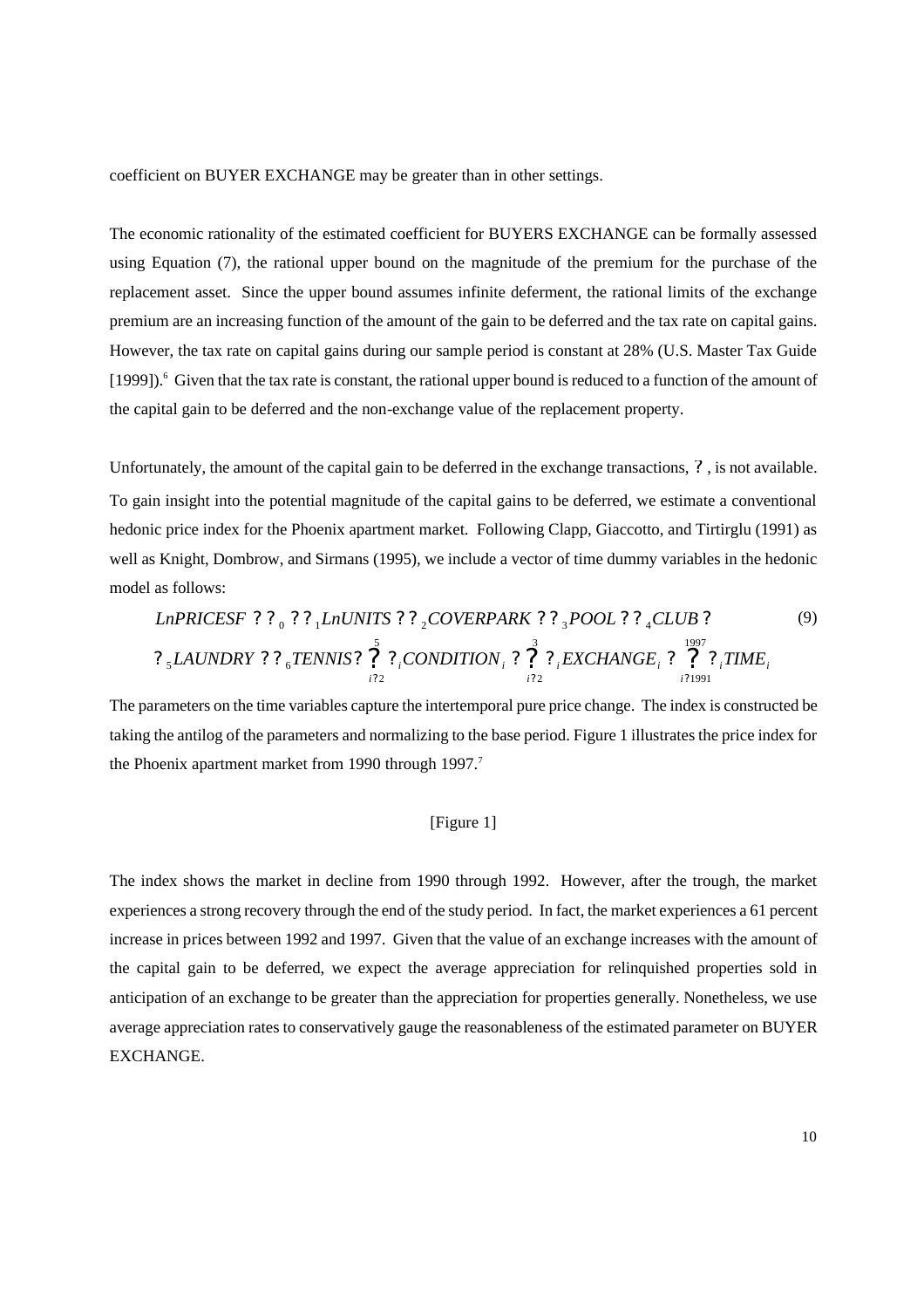Given that the capital gains tax rate is constant over our sample, estimation of the upper bound requires two inputs: 1) the market price for a non-exchange transaction, and 2) the amount of the capital gain to be deferred in an exchange transaction. While the required inputs are not directly observable, each can be inferred. The non-exchange value of the representative property can be estimated using our estimated pricing model given in Table 2. Interpreting the equation from Table 2 at the mean of all hedonic explanatory variables (i.e., the nonexchange variables) yields as estimated price per square foot of \$31.87 for non-exchange transactions. Assuming an ideal exchange, the relinquished property that had full benefit of the 61% price appreciation would have \$12.08 per square foot in deferrable capital gains. <sup>8,9</sup> Thus, for the representative transaction in an ideal exchange, the rational upper bound for the exchange premium from Equation (7) is 10.61% [i.e., the capital gain to be deferred times the tax rate on capital gains divided by the purchase price of the replacement asset, or (12.08 x .28)/ 31.87], above our estimated coefficient of approximately 9 ½ percent.

Whereas we are surprised by the magnitude of the exchange impact, the coefficient falls within the rational bound given the large price increases experienced in the test market. Further, as noted above, since the value of an exchange increases as the amount of capital gains to be deferred increases, we expect that exchanged assets will have greater than average capital gains. Hence, the average appreciation in the Phoenix market may understate the average capital gain deferred in exchange transactions and, thus, cause our estimate of the upper bound to be conservatively stated.

The model reported here is the result of economic analysis of the determinants of price. However, we conducted significant sensitivity analysis on the form of the model, the structure of the response variable, and the set of explanatory variables. The magnitude of the coefficient on BUYER EXCHANGE and the qualitative results are robust to all the variations investigated. In all cases, the coefficient on BUYER EXCHANGE is positive and highly significant and predicts an exchange premium between 8% and 10%.

## **Summary and Conclusion**

Although codified in the 1920s, the tax deferment provisions of a Section 1031 exchange experienced very little use in real property transactions for a number of decades due to uncertainty surrounding the parameters of a qualified exchange. However, much of the uncertainty was resolved in 1991 when the IRS issued final guidelines delineating the precise time constraints for the purchase of a replacement asset in a nonsimultaneous exchange. Under these guidelines, a non-simultaneous exchange qualifies for tax differed status under Section 1031 if: 1) the replacement property is identified within 45 days of the close of the relinquished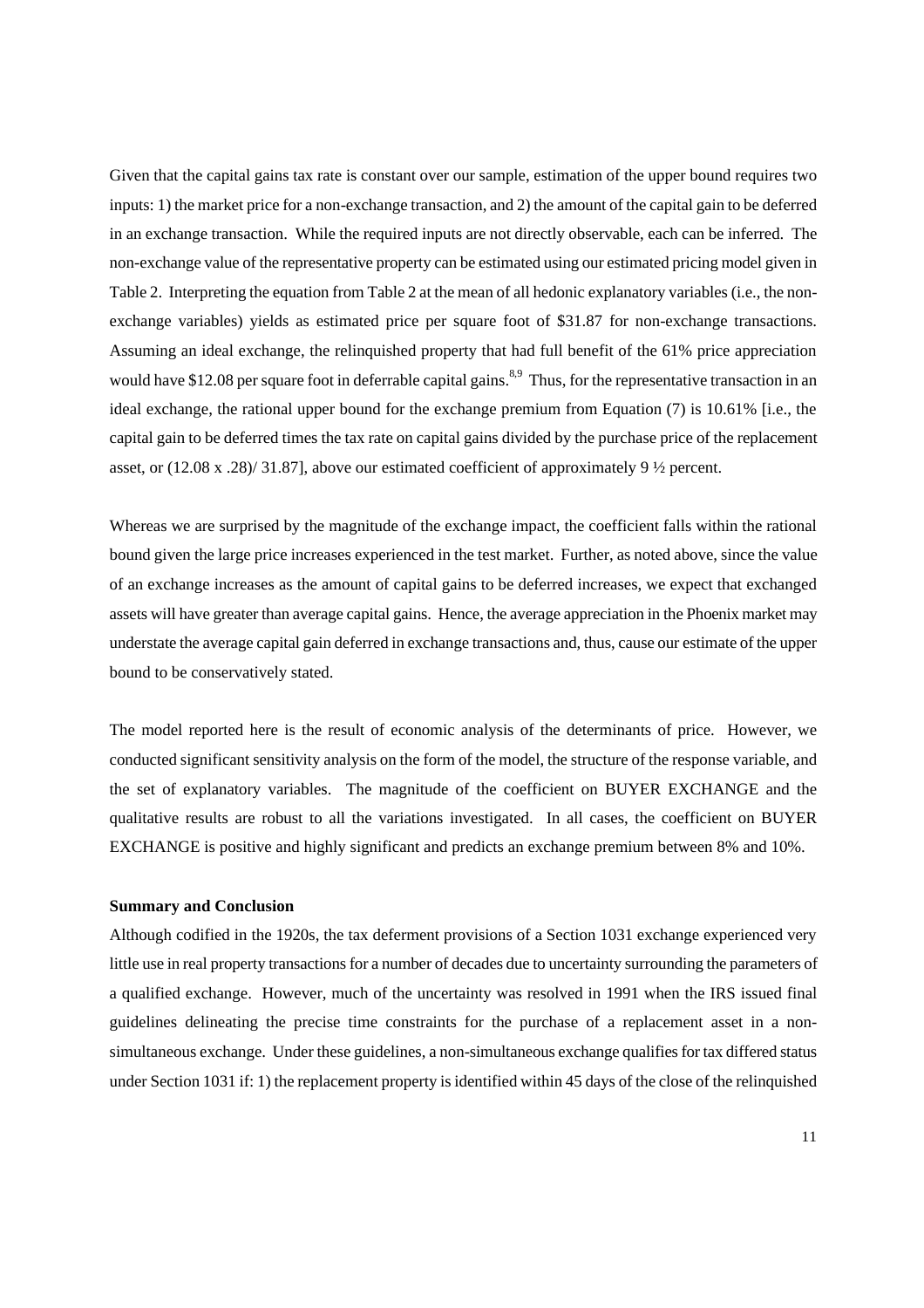property, and 2) the purchase of the replacement property is completed within 180 days of the close of the relinquished asset. The increased certainty of the criteria for a qualifying exchange lead to widespread use of tax deferred exchanges in the 1990s.

While the clear specification of the time requirements for an exchange eliminated uncertainty of the legal requirements for tax deferment, the relative shortness of the allowable time interval between the sale of the relinquished property and the completion of the exchange creates significant compliance risk. Many authors warn of the compliance perils associated with attempting non-simultaneous exchanges [e.g., Rier (1985), Sommers (1988), Groebe (1989), Levine (1991), Frank (1995), Freedman (1995), Cuff (1997, 1998a, 1998b, 1998c), Bannoff, Lipton, and Kanter (1998), Raitz and Raitz (2000), and Killip and DeLeo (2000)]. Specifically, the thin markets often associated with real property may be exacerbated by the severe time constraints associated with the exchange process to produce disadvantageous price premiums.

Economic intuition affirms that the combination of rigid time constraints, impaired negotiating position, and thin real estate markets could have an impact on purchase price for assets involved in an exchange. However, while many authors discuss the risks associated with the exchange process, no effort has been devoted to discerning empirically whether compliance risk impacts the purchase price of exchanged assets.

Using a unique data set, we estimate a hedonic pricing model explaining sales price for 692 apartment transactions in the Phoenix market. To the hedonic model, we add binary variables indicating whether the transaction is part of an exchange. The results are convincing. While sales price of relinquished assets is not significantly impacted, the data clearly show that exchange participants pay a premium for replacement assets consistent with the price pressure hypothesis developed by Scholes (1972) and Kraus and Stoll (1972). The estimated coefficient on the BUYERS EXCHANGE variable of 0.094 (p-value of 0.013), suggest that exchange participants pay a premium to acquire replacement assets. Whereas the impact is relatively large, the empirically estimated premium falls within the rational pricing bounds. Further, given the significant price appreciation in our test market, the exchange impact in our sample may be greater than in other MSAs or other time periods.

The findings show that the regulatory constraints imposed by the requirements of a Section 1031 exchange materially alter the distribution of resources. The primary limitation of our results is the scope of the investigation. We examined one property type (apartments) in one market (Phoenix) over one time period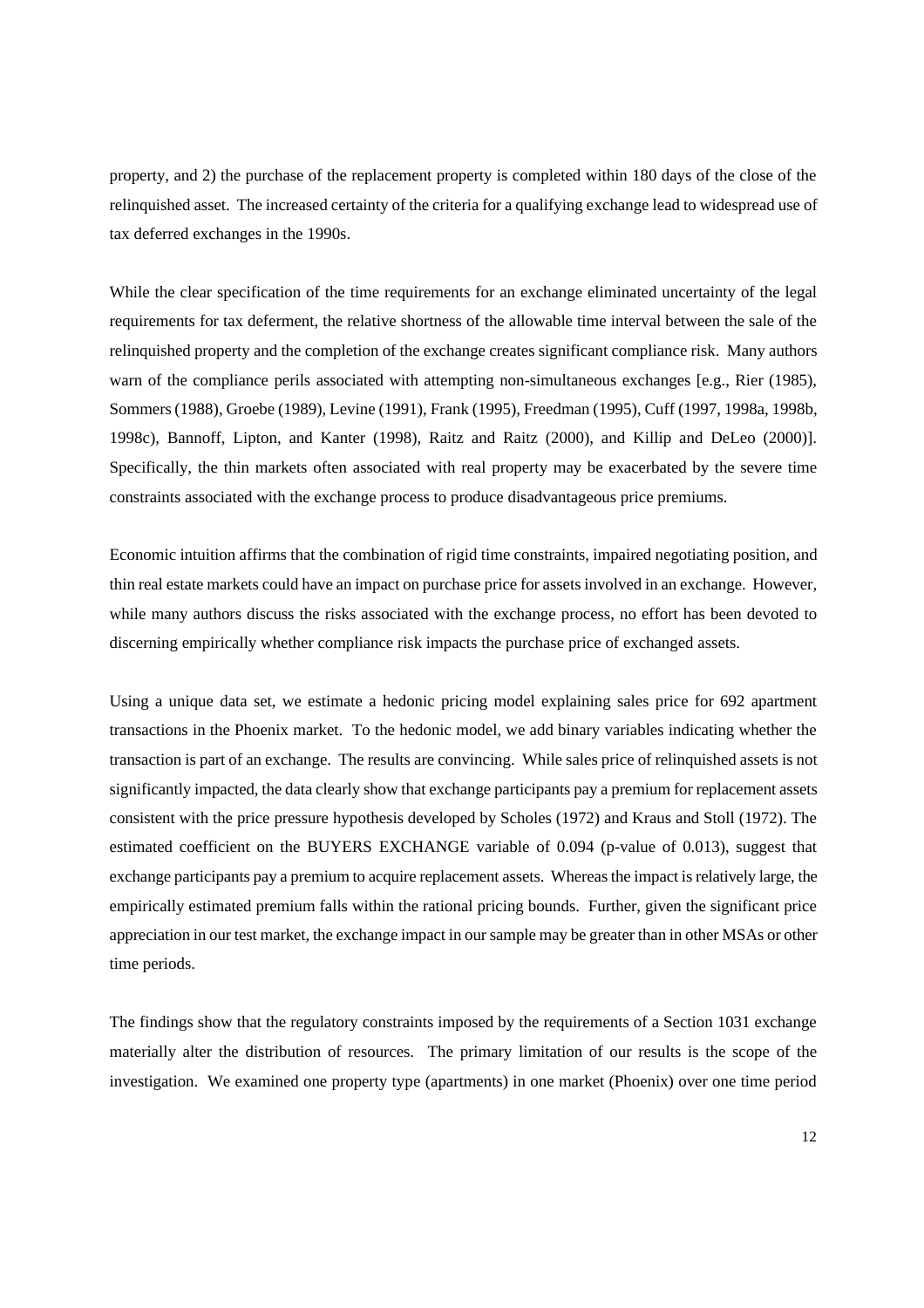(1995-1997). Given the magnitude of the impact of exchanges on sales price in this sample, a clear need exists to extend the research initiated here to other property categories, regions, and time periods.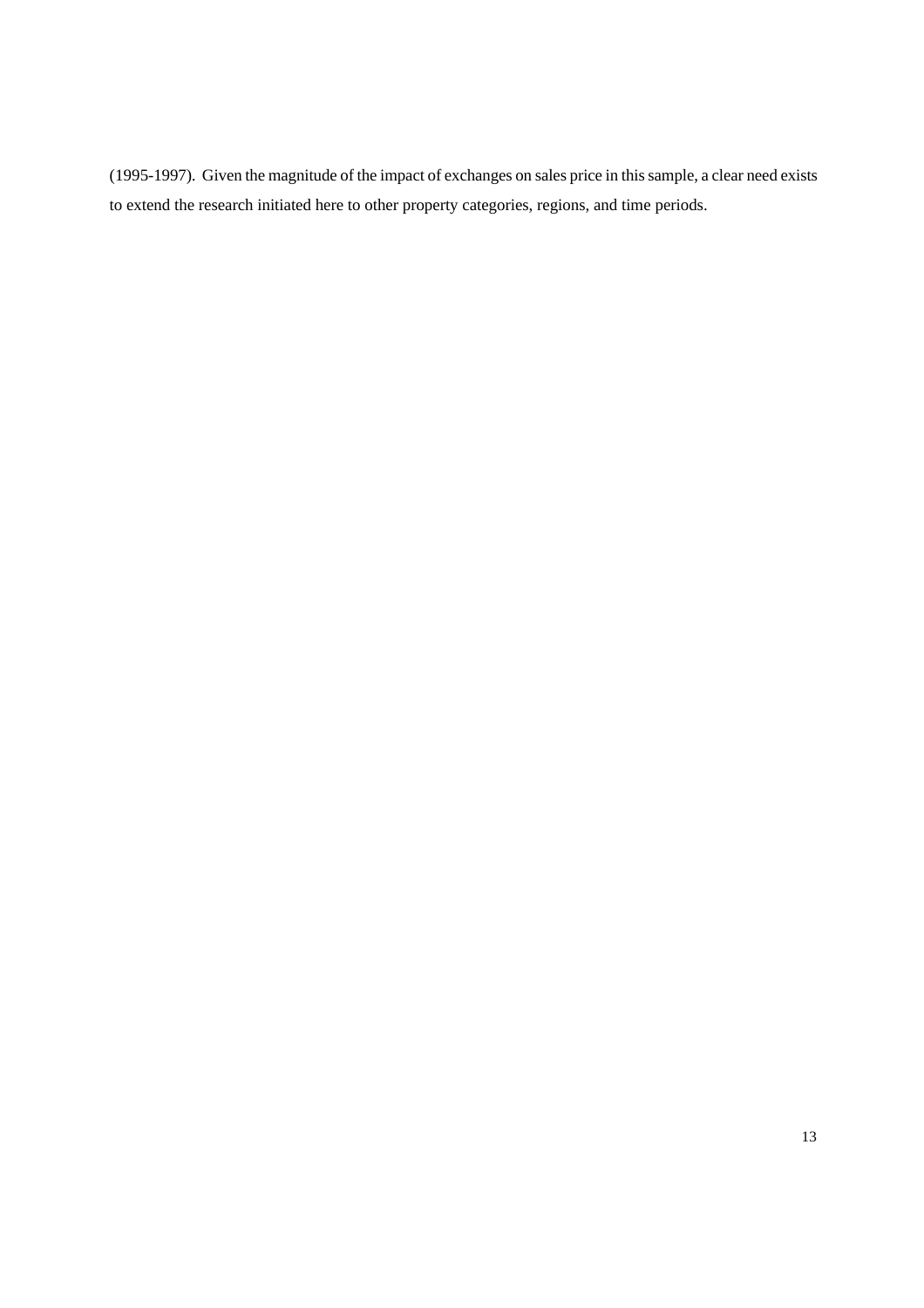## **References**

Anonymous. 1997. Finding Replacement Property. *The Practical Accountant* 30(7): 28.

Babble, D., C. Merrill, M. Meyer, and M. de Villiers. 2000. The Effect of Transaction Size on Off-the-Run Treasury Prices. Unpublished working paper.

Banoff, S., R. Lipton and B. Kanter. 1998. Identification of Replacement Property-What is a "Property"? *Journal of Taxation* 88(3): 190-92.

Clapp, J., C. Giaccotto, and D. Tirtiroglu. 1991. Housing Price Indices: Based on All Transactions Compared to Repeat Subsamples. *AREUEA Journal* 19(3): \_\_\_.

Cuff, T. 1997. Tax-free real estate transactions: How Do You Identify Replacement Property in a Deferred Exchange? *Journal of Real Estate Taxation* 25(1): 73-81.

Cuff, T. 1998. Tax-free real estate transactions: Tax Fraud and Deferred Section 1031 Exchanges. *Journal of Real Estate Taxation* 26(1): 49-56.

Cuff, T. 1998. 1998. Tax-free real estate transactions: Identification of Multiple Replacement Properties in a Deferred Exchange. *Journal of Real Estate Taxation* 25(2): 165-74.

Cuff, T. 1992. Tax-free real estate transactions: What the Deferred Exchange Regulations Forgot to Tell You-Part 2. *Journal of Real Estate Taxation* 20(1): 83-89.

Dann, L., D. Mayers and R. Raab. 1977. Trading Rules, Large Blocks and the Speed of Price Adjustment. *Journal of Financial Economics \_\_\_* 3-22.

Frank, J. 1995. 1031 Exchanges Offer Unlimited Opportunities for Investors. *The Real Estate Finance Journal* 10(3): 82-84.

Freedman, D. 1995. The Growing Popularity of the Tax-deferred Exhange. *Real Estate Law Journal* 24(2): 160-64.

Goodman, R. 1980. How the New Starker Case Has Revolutionized Exchanges. *Real Estate Review* 10(2): 78- 83.

Groebe, C. 1989. Take a Look at the Tax-Deferred Exchange. *Real Estate Today* 22(8): 61-63.

Harris, L. and E. Gurel. 1986. Price and Volume Effects Associated with Changes in the S&P 500 List: New Evidence of the Existence of Price Pressures. *Journal of Finance \_\_\_\_*815-829.

Hasbrouck, J. 1991. Security Markets, Information and Liquidity. *Financial Practice and Education* \_\_\_7-16.

Hudson, B. 1998. Identification Requirement of Replacement Property in Like-Kind Exchanges. *The Tax Adviser* 29(5): 298-99.

Killip, D. and V. DeLeo. 2000. Reverse Like-Kind Exchanges. *The Real Estate Finance Journal* \_\_\_\_\_\_.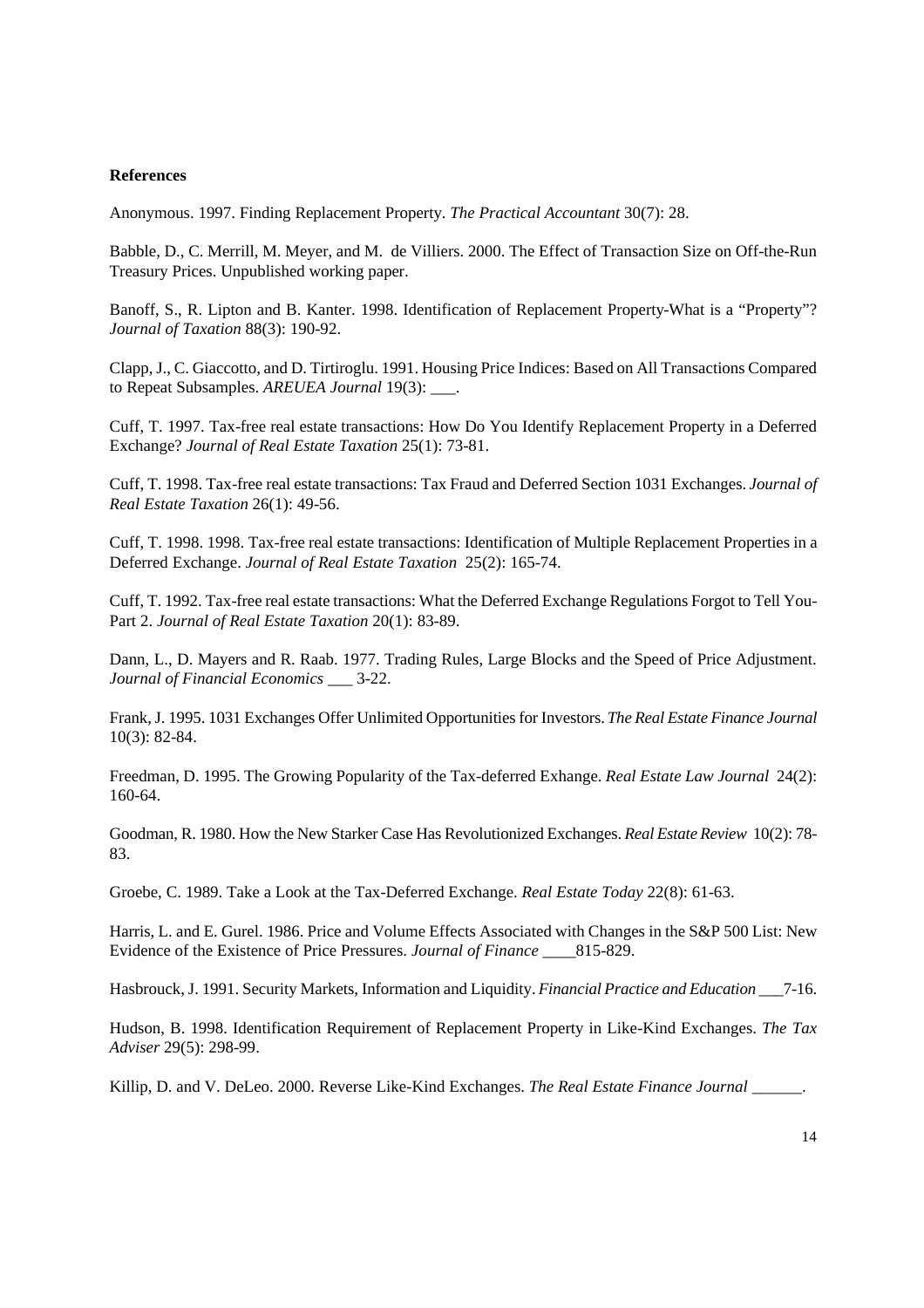Kluger, B. and N. Miller. 1990. Measuring Residential Real Estate Liquidity. *AREUEA Journal* 18(2): 145- 159.

Knight, J., J. Dombrow, and C.F. Sirmans. 1995. A Varying Parameters Approach to Constructing House Price Indexes. *Real Estate Economics* 23 (2): 187-205.

Kraus, A. and H. Stoll. 1972. Price Impacts of Block Trading on the New York Stock Exchange. *Journal of Finance \_\_\_\_ :*569-588.

Levine, M. 1991. A Proposal for Simplification of Tax-Deferred Exchanges. *Real Estate Issues* 16(1): 39- 42.

Lynch, M. 1998. Deferred like-kind exchanges, *Journal of Accountancy* 186(5): 82-84.

Loderer, C., J. Cooney and L. Van Drunen. \_\_\_\_. The Price Elasticity of Demand for Common Stock. *Journal of Finance \_\_\_\_\_\_\_*.

Mikkelson, W., and M. Partch. 1985. Stock Price Effects and Costs of Secondary Distributions. *Journal of Financial Economics\_\_\_\_:*165-l 94.

Moore, J. 1987. An Investigation of the Major Influences of Residential Liquidity: A Multivariate Approach. *AREUEA Journal* 15(1): 684-703.

Raitz, R. and B. Raitz. 2000. Park your reverse exchange. *Commercial Investment Real Estate Journal*  19(3): 30-34.

Rier, S. 1985. Section 1031(a)-The Wonderful World of A "Swap". *Real Estate Law Journal* 14(2):151- 155.

Scholes, M. 1972. The Market for Securities: Substitution Versus Price Pressure and the Effects of Information on Share Prices. *Journal of Business\_\_\_\_:* 179-211.

Shleifer, A. 1986. Do Demand Curves for Stocks Slope Down? *Journal of Finance\_\_\_\_\_:* 579-590.

Simon, D. 1994. Further Evidence of Segmentation in the Treasury Bill Market. *Journal of Banking and Finance\_\_\_\_\_\_\_*139-151.

Simon, D. 1994. Markups, Quantity Risk, and Bidding Strategies at Treasury Coupon Auctions. *Journal of Financial Economics* \_\_\_\_\_\_: 43-62.

Sommers, R. 1988. Deferred Like-Kind Exchanges Under Section 1031 (a)(3) After Starker. *Journal of Taxation* 68(2):92-98*.*

The 1999 U.S. Master Tax Guide, 1998, CCH Incorporated, Chicago, IL.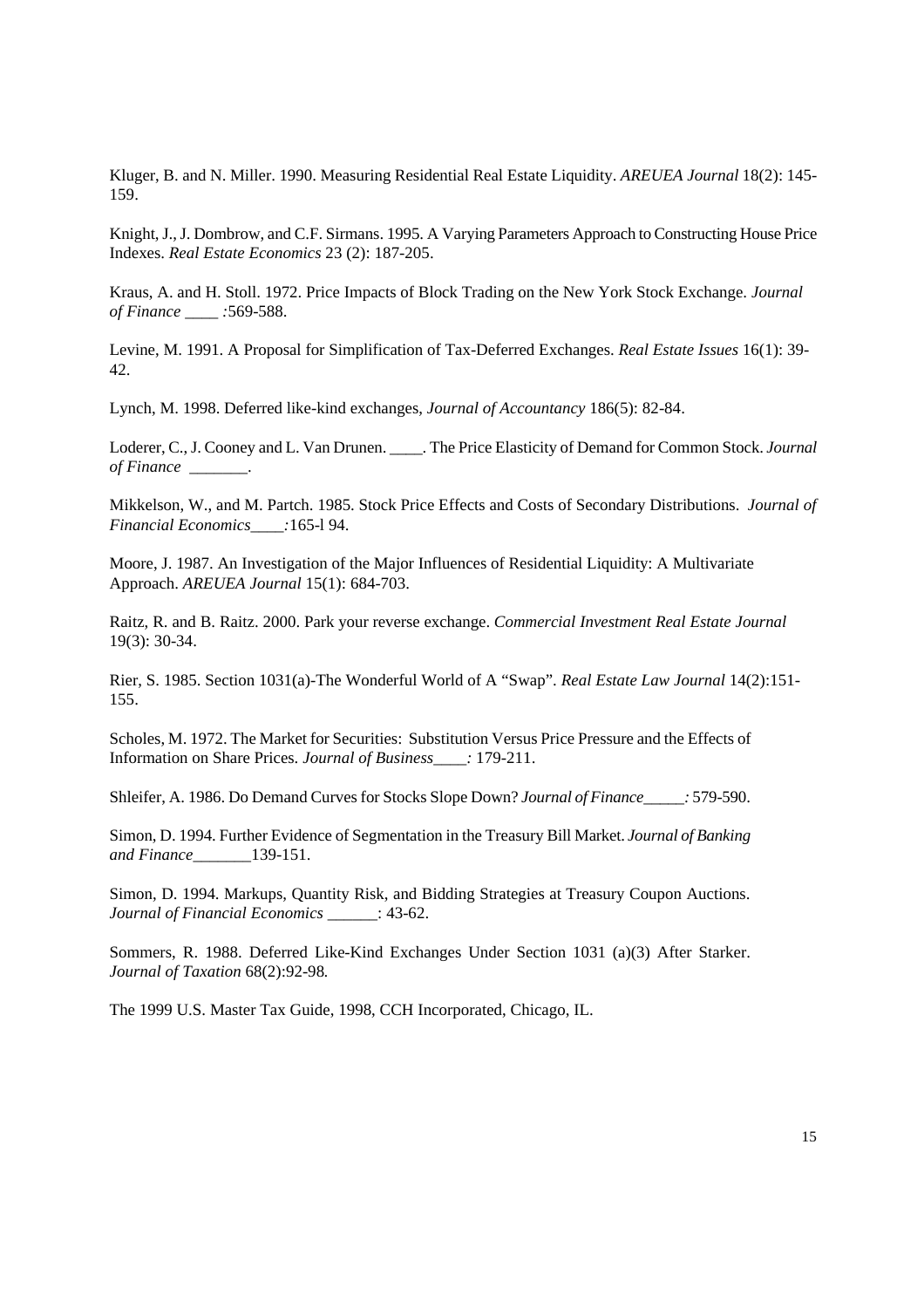#### **Table 1**

Descriptive Statistics of the Transaction Data Apartment Properties, Phoenix 1995-1997

| Variable                      | Mean        | St. Dev.    | Minimum   | Maximum      |
|-------------------------------|-------------|-------------|-----------|--------------|
| Sales Price                   | \$2,723,000 | \$4,738,000 | \$150,000 | \$33,600,000 |
| Number of Units               | 79.09       | 107.80      |           | 762          |
| Building Area (Sq. Ft.)       | 61,528      | 85,296      | 1.998     | 553,020      |
| <b>Covered Parking Spaces</b> | 59.31       | 108.36      |           | 841          |
| <b>Total Parking Spaces</b>   | 117.24      | 167.91      |           | 1,200        |

| Variable                  | Mean  | <b>Observations</b> |
|---------------------------|-------|---------------------|
| <b>Total Observations</b> |       | 692                 |
| <b>Project Amenities</b>  |       |                     |
| Swimming Pool(s)          | .5679 | 393                 |
| Clubhouse                 | .1503 | 104                 |
| Laundry                   | .3309 | 229                 |
| Tennis Court(s)           | .0895 | 62                  |
| Condition                 |       |                     |
| Excellent                 | .0188 | 13                  |
| Good                      | .0664 | 46                  |
| Average                   | .7789 | 539                 |
| Fair                      | .1301 | 90                  |
| Poor                      | .0029 | $\mathfrak{2}$      |
| <b>Exchange Variables</b> |       |                     |
| Non-exchange              | .8829 | 611                 |
| <b>Buyers Exchange</b>    | .1040 | 72                  |
| Sellers Exchange          | .0131 | 9                   |

## Frequency of Dichotomous Variables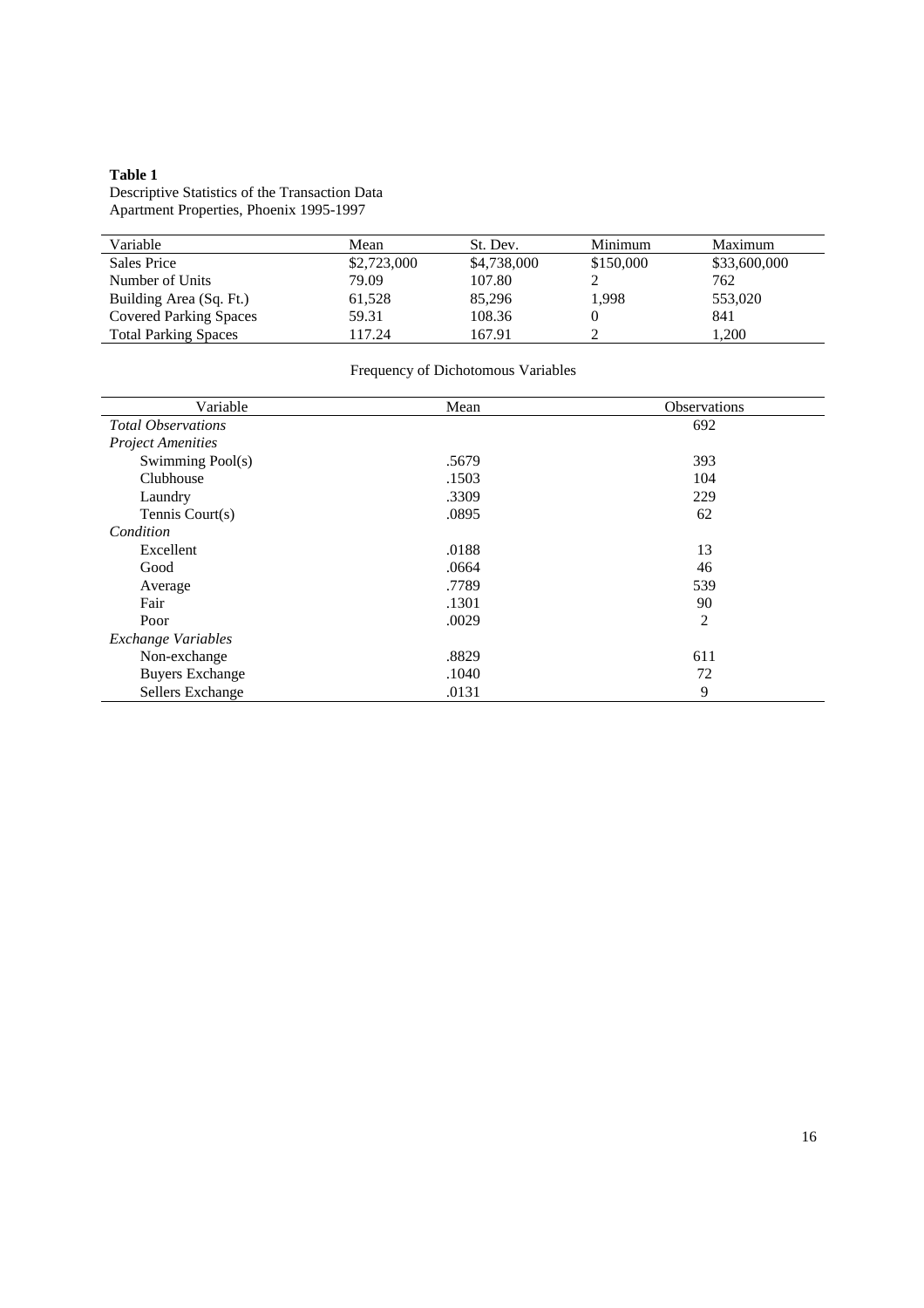| ۰.<br>٠<br>۰, |  |
|---------------|--|
|---------------|--|

| <b>Regression Results</b>     |           |              |
|-------------------------------|-----------|--------------|
| <b>Explanatory Variables</b>  | Parameter | t-Statistics |
| Intercept                     | 3.762     | (84.4)       |
| Natural Log of Units          | $0.108*$  | (6.9)        |
| <b>Covered Parking Spaces</b> | $0.0011*$ | (6.6)        |
| <b>Swimming Pool</b>          | $0.131*$  | (4.4)        |
| Clubhouse                     | $0.174*$  | (4.1)        |
| Laundry                       | 0.0018    | (0.05)       |
| <b>Tennis Court</b>           | 0.050     | (1.0)        |
| <b>Excellent Condition</b>    | $0.462*$  | (5.2)        |
| <b>Good Condition</b>         | $0.310*$  | (6.3)        |
| <b>Fair Condition</b>         | $-0.152*$ | (4.2)        |
| Poor Condition                | $-0.515*$ | (2.4)        |
| <b>Buyers Exchange</b>        | $0.094*$  | (2.5)        |
| Sellers Exchange              | 0.116     | (1.1)        |
| <b>Adjusted R-Square</b>      | 0.318     |              |

Dependent variable is natural log of sales price per square foot. The omitted dummy variables include non-exchange and average condition. The absolute values of the t-statistics are presented in parentheses. \*Significant at the .05 level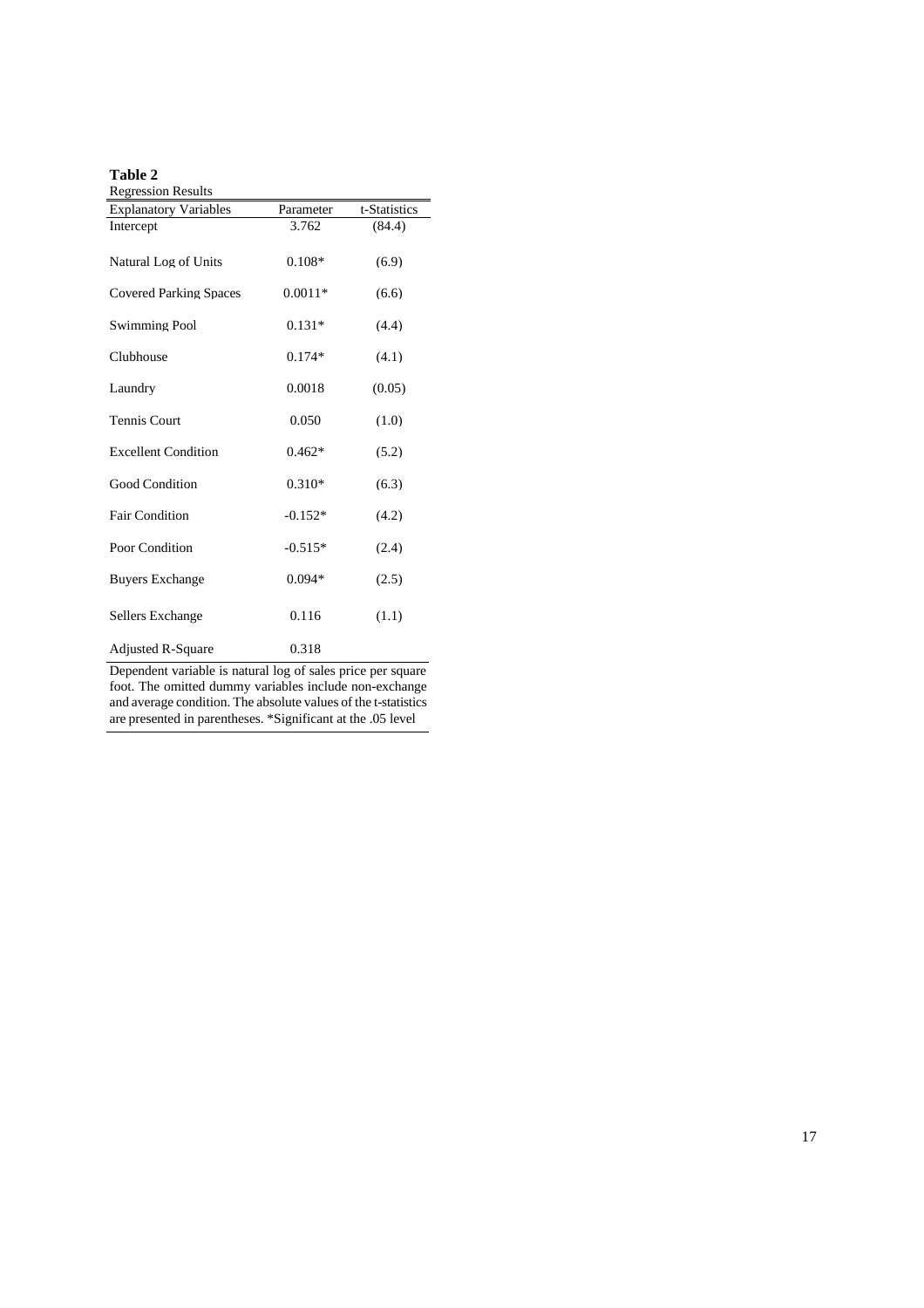

**Figure 1** Hedonic Price Index of Phoenix Apartment Properties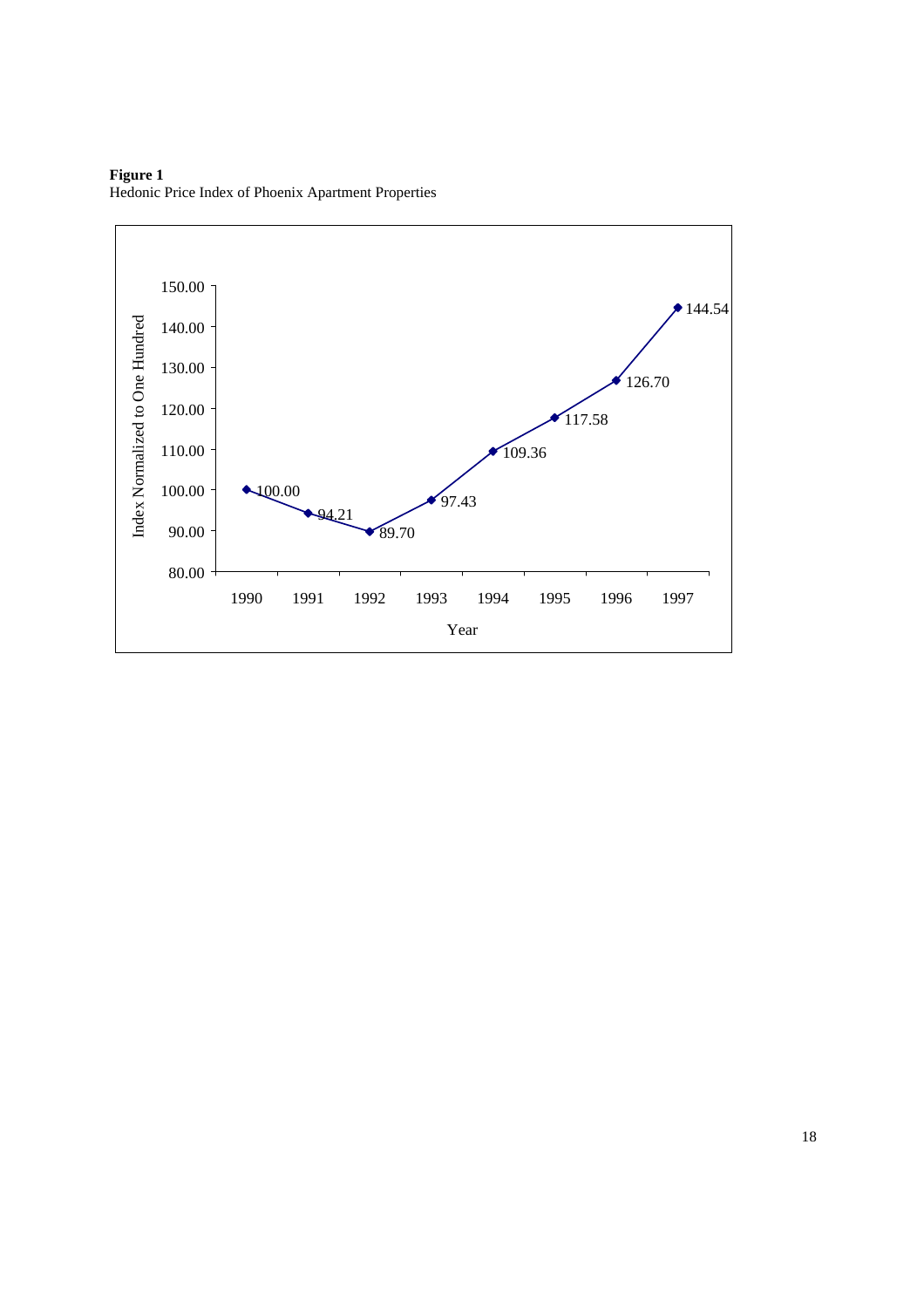#### **Appendix Table 1**

Descriptive Statistics of the Transaction Data Apartment Properties, Phoenix 1990-1997

| Variable                      | Mean        | St. Dev.    | Minimum  | Maximum      |
|-------------------------------|-------------|-------------|----------|--------------|
| Sales Price                   | \$1,754,900 | \$3,636,000 | \$80,000 | \$33,600,000 |
| Number of Units               | 64.54       | 104.04      |          | 1140         |
| Building Area (Sq. Ft.)       | 49.301      | 80.133      | 1,600    | 779.390      |
| <b>Covered Parking Spaces</b> | 46.45       | 100.49      |          | 1140         |

# Frequency of Dichotomous Variables

| Variable                  | Mean  | <b>Observations</b> |
|---------------------------|-------|---------------------|
| <b>Total Observations</b> |       | 2975                |
| <b>Project Amenities</b>  |       |                     |
| Swimming Pool(s)          | .4558 | 1356                |
| Clubhouse                 | .1109 | 330                 |
| Laundry                   | .1758 | 523                 |
| Tennis Court(s)           | .0544 | 162                 |
| Condition                 |       |                     |
| Excellent                 | .0155 | 46                  |
| Good                      | .2128 | 633                 |
| Average                   | .6491 | 1931                |
| Fair                      | .1082 | 322                 |
| Poor                      | .0114 | 34                  |